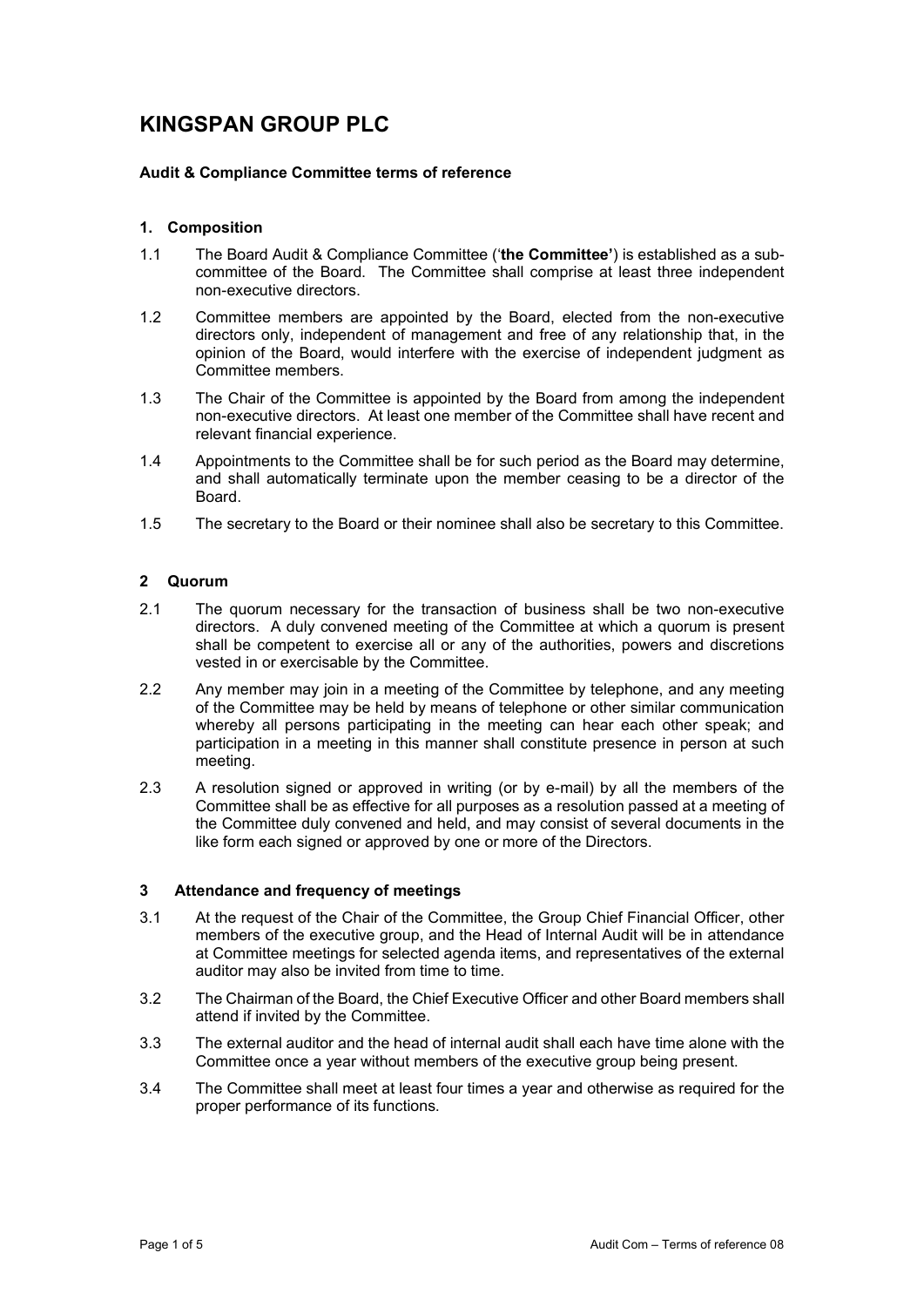# **4 Notice of Meetings**

- 4.1 Meetings of the Committee shall be summoned by the secretary of the Committee at the request of any of its members, or at the request external or internal auditors if they consider it necessary.
- 4.2 Unless otherwise agreed, notice of each meeting confirming the venue, time and date, together with an agenda of items to be discussed together with supporting papers as appropriate, shall be forwarded to each member of the Committee, no later than 3 working days before the date of the meeting.

## **5 Minutes of Meetings**

- 5.1 The Secretary shall minute the proceedings and resolutions of all Committee meetings, including the names of those present and in attendance.
- 5.2 Minutes of Committee meetings shall be circulated promptly to all members of the Committee and the Chairman of the Board and, once agreed, to all other members of the Board, unless a conflict of interest exists.

## **6 Annual General Meeting**

6.1 The Chair of the Committee shall attend the Annual General Meeting and answer questions through the Chairman of the Board, on the Committee's activities and responsibilities.

## **7 Responsibilities**

The Committee shall carry out the responsibilities below in relation to the Company and the Group:

#### *The accounts*

- 7.1 Reviewing, before they are presented to the Board for approval, the Company's accounts, and the Group accounts. The Committee shall monitor the integrity of the financial statements of the Company and the Group, and any formal announcements relating to the Group's/Company's financial performance, and review significant accounting policies, financial estimates and judgements contained in them.
- 7.2 Determining whether the accounts so reviewed comply with the applicable accounting standards and whether, in the Committee's opinion, they give at the end of the financial year a true and fair view of the state of affairs of the Company and the Group, and the profit or loss of the Company and the Group.
- 7.3 Recommending to the Board whether or not to approve the annual accounts and group accounts so reviewed. The Committee shall advise the Board on whether the annual report and accounts, taken as a whole, is fair, balanced and understandable and provides the information necessary for shareholders to assess the Company's performance, business model and strategy.
- 7.4 Discussing with the external auditor prior to the audit the nature and scope of the audit and reviewing auditors' quality control procedures and steps taken by the auditors to respond to changes in regulatory and other requirements.
- 7.5 Reviewing the external auditors' management letter and management's responses and considering management's response to any major external or internal audit recommendations.

#### *Auditor appointment and independence*

7.6 To make recommendations to the Board, for it to put to the shareholders for their approval in general meeting, in relation to the appointment, re-appointment and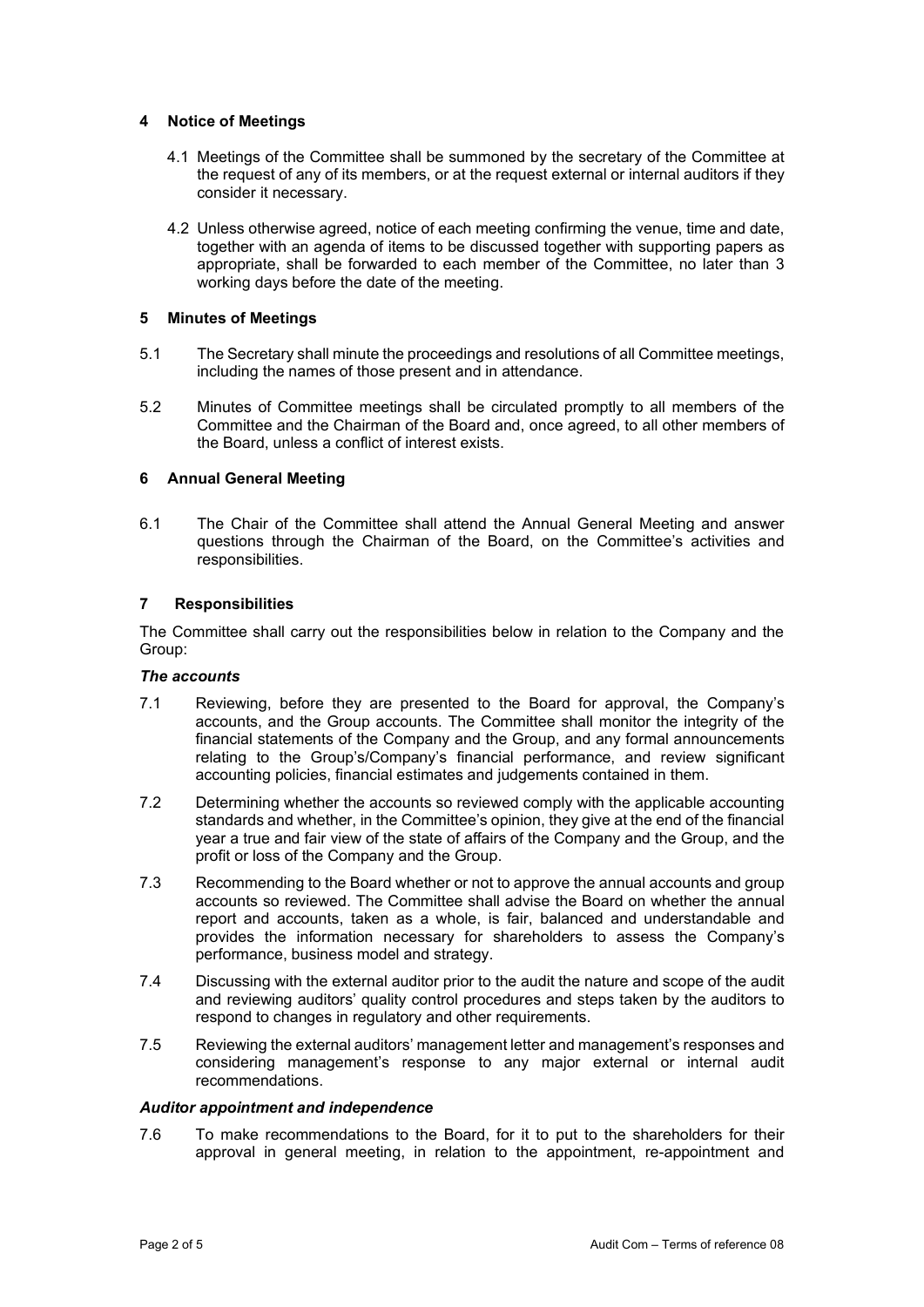removal of the external auditor and to approve the remuneration and terms of engagement of the external auditor.

- 7.7 To review and monitor the external auditor's independence and objectivity and the effectiveness of the audit process, taking into consideration relevant UK professional and regulatory requirements.
- 7.8 To develop and implement policy on the engagement of the external auditor to supply non-audit services, taking into account relevant ethical guidance regarding the provision of non-audit services by the external audit firm; and to report to the board, identifying any matters in respect of which it considers that action or improvement is needed and making recommendations as to the steps to be taken.
- 7.9 To recommend the audit fee, approve the procedures for the appointment of the external audit firm to provide non audit services and to ensure that the provision of such non audit services does not impair the external auditors independence or objectivity.
- 7.10 Reviewing the audit firm's statement concerning their general policy to risks to independence.
- 7.11 Obtaining, from the external auditors, a formal written statement outlining current and relevant previous business and personal relationships between the audit firm and the Group.
- 7.12 Monitoring the number of former employees of the audit firm employed in senior positions and assessing its impact on auditor independence.
- 7.13 Monitoring the performance and quality of the auditor's work and the auditor's independence from the Company.
- 7.14 Obtaining from the auditor up to date information to enable the Committee to monitor the Company's relationship with the auditor, including, but not limited to, information relating to the auditor's affiliates.
- 7.15 Recommending whether or not to award contracts to the auditor or an affiliate of the auditor for non-audit work.

#### *Financial reporting*

- *7.16* Determining, at least annually, whether in the Committee's opinion, the Company has kept proper books of account in accordance with section 202 Companies Act 1990;
- 7.17 Reviewing material issues arising from management and internal audit reviews on the effectiveness of systems for internal control, financial reporting and risk management.
- 7.18 Reviewing the Company's statement on internal controls prior to endorsement by the Board and in particular to review:
	- (i) the procedures for identifying business risks and controlling their financial impact on the company;
	- (ii) the company's policies for preventing or detecting fraud;
	- (iii) the company's policies for ensuring that the company complies with relevant regulatory and legal requirements;
	- (iv) the operational effectiveness of the policies and procedures.
- 7.19 Reviewing and challenging, where necessary, the actions and judgements of management in relation to the annual financial statements before submission to the Board, paying particular attention to:
	- (i) critical accounting policies and changes thereto;
	- (ii) decisions requiring a major element of judgement;
	- (iii) the extent to which the financial statements are affected by any unusual transactions in the year and how they are disclosed;
	- (iv) the clarity of disclosures;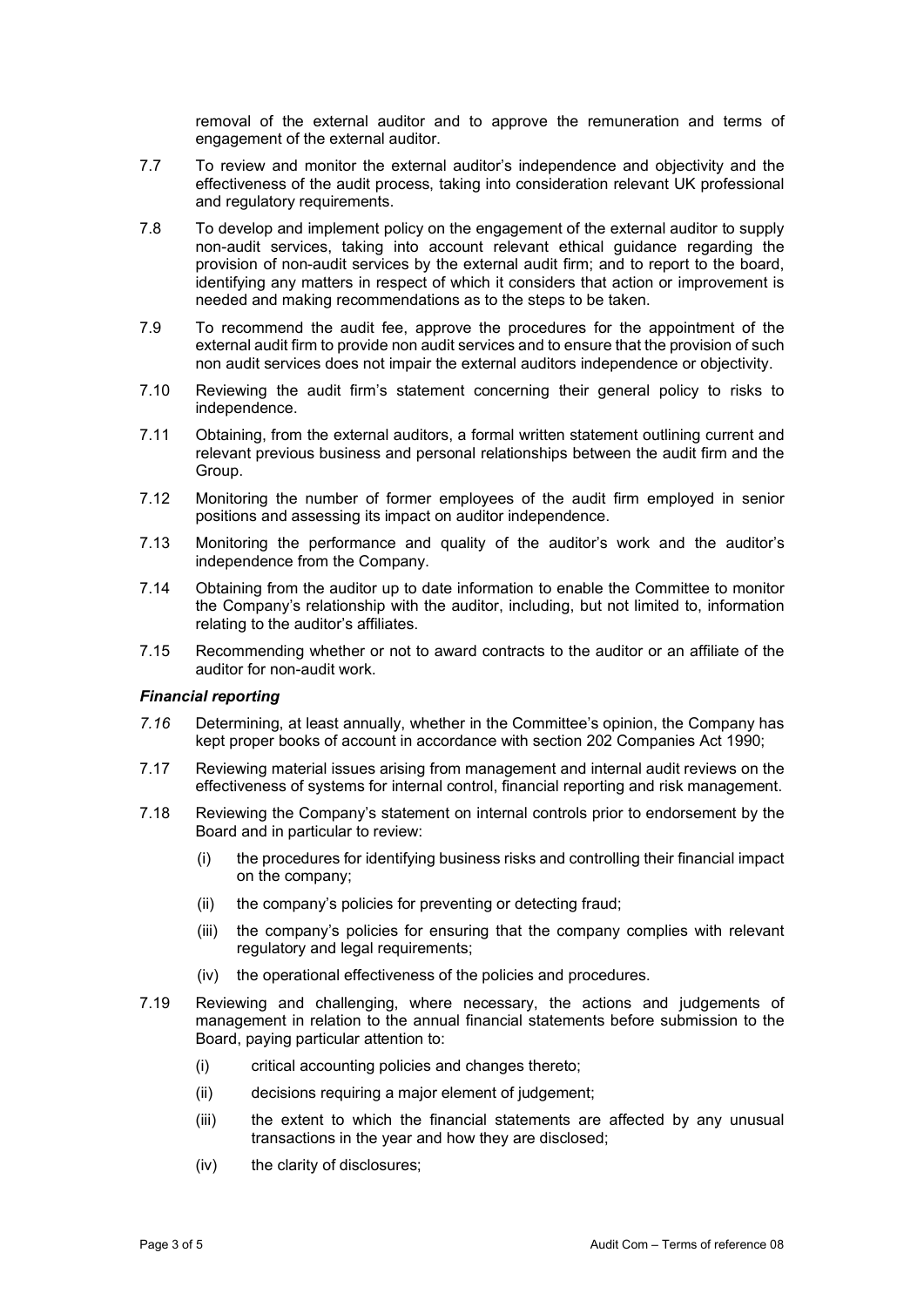- (v) significant adjustments from the audit;
- (vi) the going concern assumption;
- (vii) compliance with accounting standards;
- (viii) compliance with legal, stock exchange and regulatory requirements;
- (ix) reviewing the Group's statement on internal control systems prior to endorsement by the Board and to review the policies and processes for identifying and assessing business risks and management of those risks.

#### *Internal audit and compliance*

- 7.20 Reviewing the effectiveness of the Company's internal financial controls and reviewing the effectiveness of the Company's internal control and risk management systems.
- 7.21 Monitoring and reviewing the effectiveness of the Company's internal audit function.
- 7.22 Approving in advance the appointment and termination of employment of the Head of Internal Audit and the Head of Compliance who shall each report to the Group Chief Financial Officer and have a right of direct access to the Chair of the Committee at all times.
- 7.23 Approving the risk areas of the Group's operations covered within the scope of the internal audits and reviewing the internal audit programme.
- 7.24 Reviewing the quality, adequacy, resources, scope and nature of the work of the internal audit and compliance functions.
- 7.25 Receiving and reviewing reports from the Head of Internal Audit; and on occasion to commission audit assignments to be conducted on the Committee's behalf.
- 7.26 Satisfying itself that the arrangements made and the resources available for internal audits are in the Committee's opinion suitable.
- 7.27 Reviewing, before its approval by the Board, the Directors' Compliance Statement, and determining whether, in the Committee's opinion, the statement (i) complies with the Companies Acts and (ii) is fair and reasonable and is based on due and careful enquiry.
- 7.28 Recommending to the Board whether or not to approve a statement reviewed under paragraph 7.24.
- 7.29 Reviewing arrangements by which staff of the Company may, in confidence raise concerns about possible improprieties in matters of financial reporting or other matters.

#### *Product compliance*

- 7.30 Receiving internal audit reports and reviewing compliance of the Company's products as offered to the market in relation to:
	- (i) compliance with product specific laws and regulations;
	- (ii) testing;
	- (iii) certification and accreditation; and
	- (iv) consistency with marketing.
- 7.31 Reviewing the effectiveness of the controls and processes relating to product compliance and monitoring the culture of compliance across the Group.

# *Other*

- 7.32 The Committee at its own discretion is empowered to investigate any activity within its terms of reference, seek any information it requires from any employee and obtain legal or independent professional advice in the furtherance of its responsibilities.
- 7.33 The Committee shall report to the Board on how it has discharged its responsibilities.